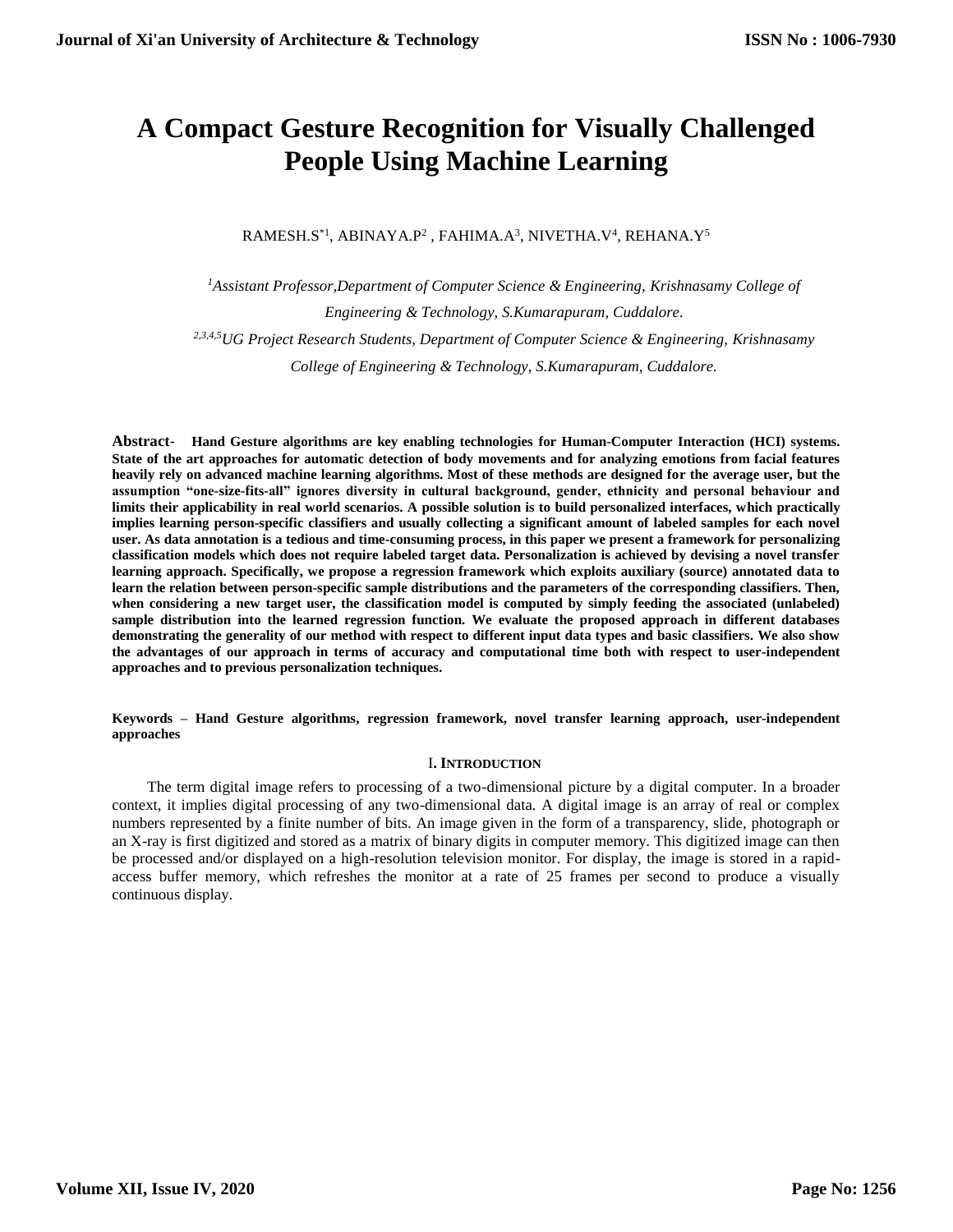

Figure 1 Block Diagram for Image Processing System

# **DIGITIZER**

A digitizer converts an image into a numerical representation suitable for input into a digital computer. Some common digitizers are

- 1. Microdensitometer
- 2. Flying spot scanner
- 3. Image dissector
- 4. Videocon camera
- 5. Photosensitive solid- state arrays.

# **IMAGE PROCESSOR**

An image processor does the functions of image acquisition, storage, preprocessing, segmentation, representation, recognition and interpretation and finally displays or records the resulting image. The following block diagram gives the fundamental sequence involved in an image processing system.



Figure 2 Block Diagram of Fundamental Sequence Involved in an Image Processing System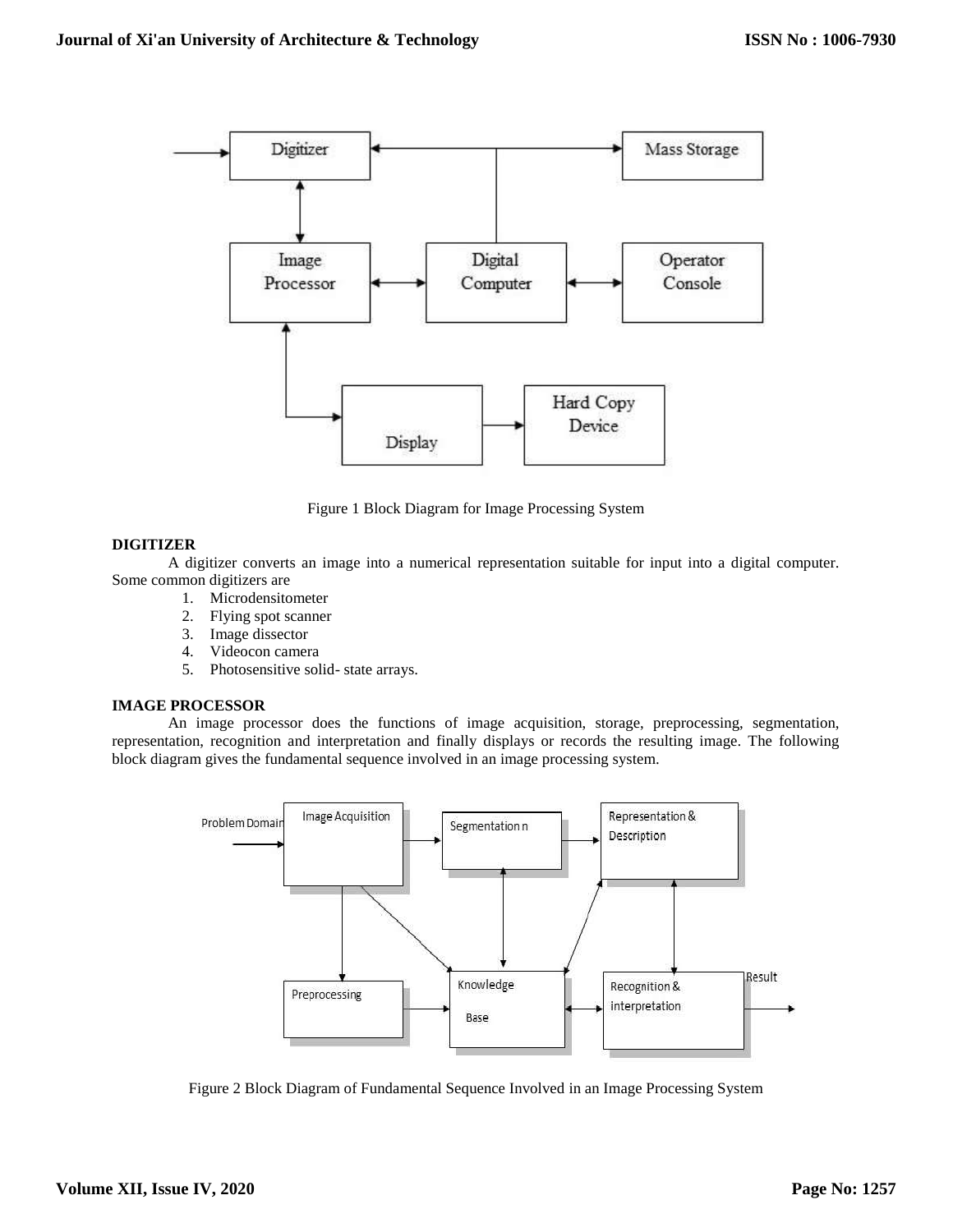As detailed in the diagram, the first step in the process is image acquisition by an imaging sensor in conjunction with a digitizer to digitize the image. The next step is the preprocessing step where the image is improved being fed as an input to the other processes. Preprocessing typically deals with enhancing, removing noise, isolating regions, etc. Segmentation partitions an image into its constituent parts or objects. The output of segmentation is usually raw pixel data, which consists of either the boundary of the region or the pixels in the region themselves. Representation is the process of transforming the raw pixel data into a form useful for subsequent processing by the computer. Description deals with extracting features that are basic in differentiating one class of objects from another. Recognition assigns a label to an object based on the information provided by its descriptors. Interpretation involves assigning meaning to an ensemble of recognized objects. The knowledge about a problem domain is incorporated into the knowledge base. The knowledge base guides the operation of each processing module and also controls the interaction between the modules. Not all modules need be necessarily present for a specific function. The composition of the image processing system depends on its application. The frame rate of the image processor is normally around 25 frames per second.

## **II. LITERATURE SURVEY**

According to [6], current unsupervised domain adaptation works can be differentiated into instance transfer and feature transfer methods. Conversely, the proposed method aims to directly transfer the parameters of the classifiers from the source to the target domain. According to the type of information transferred from source to target domains, the methods are categorized into parameter transfer, feature transfer and instance transfer approaches. Parameter transfer methods aim to find a set of parameters or priors shared between the source and the target models. Feature transfer methods operate by looking for a shared feature representation for source and target data. In [13] Yang et al. extended standard Support Vector Machines (SVMs) and proposed Adaptive-SVMs. Adaptive-SVMs employ a regularization term to impose the target classifier to be similar to the source one. However, these methods usually require annotated target data, which are typically not easily obtained in HCI. Feature transfer methods operate by looking for a shared feature representation for source and target data. For instance, in [14] the input feature vector is augmented by obtaining a novel descriptor composed of a shared, a source-specific and a target-specific part. The Heterogeneous Feature Augmentation method is presented in [15] to tackle the problem of knowledge transfer when the data from the source and the target domain are represented by heterogeneous features with different dimensions. In [16] a shared representation for source and target data in terms of visual attributes is proposed. In [17] both source and target data are projected to a common subspace where each target sample can be represented by some combination of source samples. In [18] deep structures are exploited for learning a discriminative feature representation to alleviate the cross-domain discrepancy problem. Instance transfer approaches [19], [20] are commonly adopted when the target data are unlabeled. For instance, in [19] Gretton et al. proposed to compute the centroids of the source and the target distributions and to estimate those source sample weights which reduce the inter-centroid distance in a Reproducing Kernel Hilbert Space. These weights are then used to assign importance to the source samples when training a model for classification on target data. The drawback with most instance transfer approaches [19], [20] is that computing the distance between centroids may poorly approximate the real discrepancy between distributions. We overcome this issue by adopting more accurate approaches to quantify the difference between source and target distributions which are based on specific kernels for distributions. Moreover, most instance transfer methods rely on a computationally intense training phase. In the lastfew years, research on facial expression analysis from visual data has made significant progress. Many approaches have proved to be effective for recognizing simple facial expressions (e.g. happiness, sadness, anger, etc.) or alternatively for detecting Action Units (AUs) [23], [24]. However, most state-of-the-art methods are trained and tested in laboratory conditions, with datasets mainly consisting of frontal face images and posed emotions [23], [24], [25]. Very little attention has been paid to realistic scenarios and personalized systems. Notable exceptions are the works in [26], [27], [28] which focused on recognizing spontaneous facial expressions and non-basic emotions, e.g. pain. However, they are based on user-independent models, i.e. on detectors trained on a generic dataset, which aim tobe sufficiently representative of many possible sources of variability (e.g. illumination conditions, target appearance, etc.). Unfortunately, having at disposal only datasets with few hundreds or thousands of images, generalization to arbitrary conditions is hard to achieve.

To cope with this issue, few works have proposed solutions to integrate weakly labeled or unlabeled data. In [29] Sikka et al. adopted a Multiple Instance Learning approach for training a pain expression classifier using video-level labels where frame-level labels are not available. The problem of pain detection is also addressed in [21] where an extension of AdaBoost for user-personalization is proposed both in a supervised and in an unsupervised setting. However, in the unsupervised case, the proposed method did not achieve a significant improvement in terms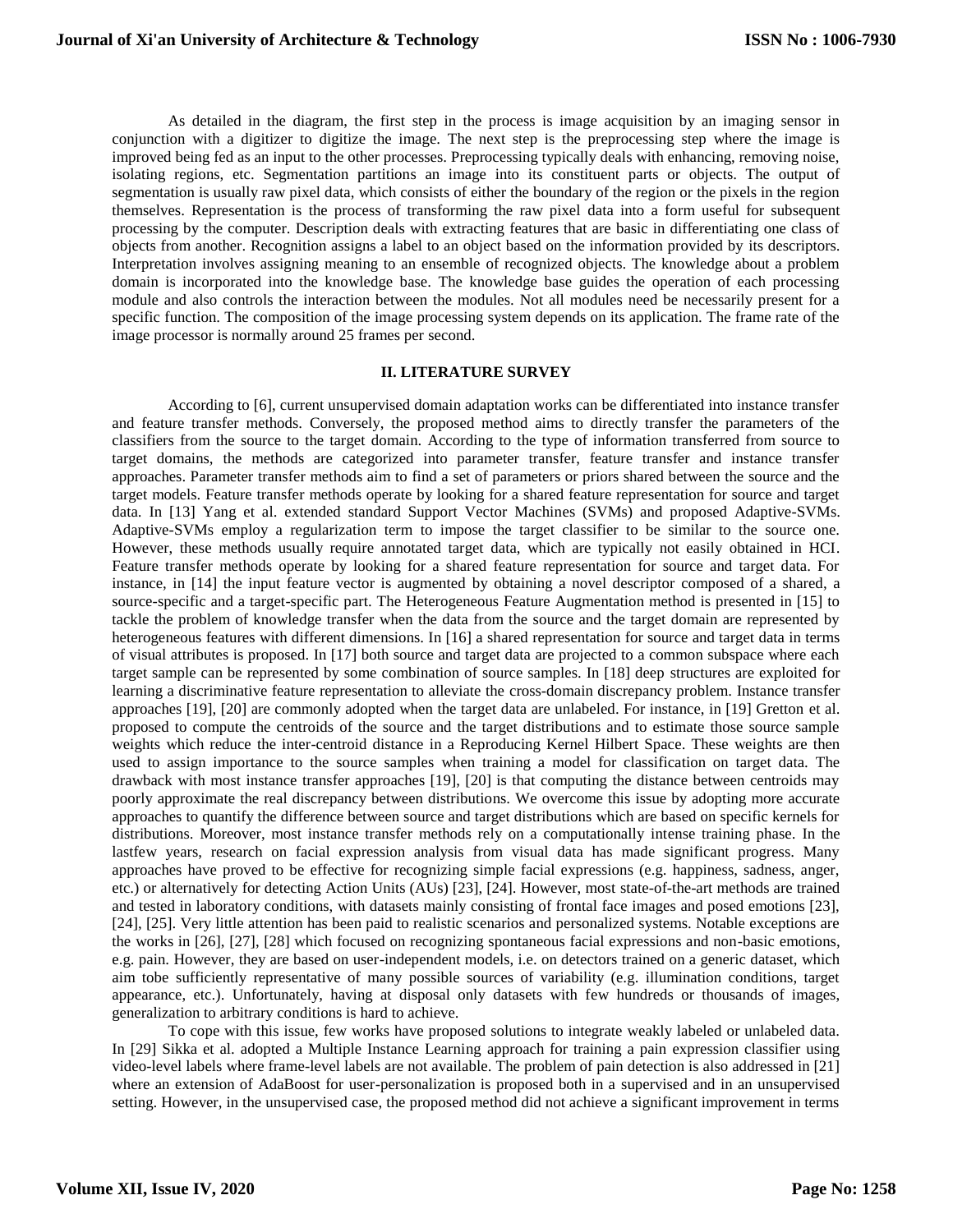of accuracy with respect to the user independent classifier. In [20] Selective Transfer Machine (STM) is proposed for person-specific AU detection. STM is based on the Kernel Mean Matching algorithm [19], which is modified usingan iterative minimization procedure where labeled source data drive a progressive movement of the generic SVM hyperplane toward the target space. Even if effective, this approach is very slow at training time, as the underlying optimization strategy is very time consuming. On the other hand, user-specific adaptation algorithms are required to be computationally efficient to be used in HCI applications. Our method is mainly motivated by this need and our experiments confirm that it is much faster than [20], being its accuracy comparable and even better.

# **III. OBJECTIVE AND SCOPE OF THE PROJECT**

In this paper we propose a novel transfer learning framework to build personalized models without resorting to user-specific labeled data. Our approach relies on learning a regression function which captures the relation between a data distribution and the classifier's parameters learned using the samples generated from that distribution. Specifically, our method is based on three phases. In the first phase, given N Auxiliary source users and the associated labeled training samples, we learn a set of N classifiers, parametrized by the vectors  $\theta_1, \dots, \theta_N$ . In the second phase a regression function  $f(.)$ , which relates the unlabeled data distribution of the  $i<sup>th</sup>$  source user with the associated classifier  $\theta_i$ , is learned. Importantly, once  $f(.)$  is obtained, labeled data are not required anymore. Finally, given a novel target user, it suffices to apply f(.) to the associated data distribution to obtain the personalized classifier  $\theta^t$ .

## **IV. EXISTING SYSTEM**

Nowadays, the importance of adaptive and personalized human-computer interfaces, as opposite to systems designed for an "average" user, is widely recognized in a large variety of applications. Machine learning algorithms for automatic analysis of hand expressions and body movements are currently employed in many HCI systems. However, surprisingly, few of these systems adapt the learned models to specific users. The issue with personalization is that typically a significant amount of labeled data is required to train user-specific classifiers. This is practically infeasible in many real-world applications as collecting a large number of annotated samples is very time consuming.

In the last few years several transfer learning methods have recently become popular in the multimedia and the computer vision fields [10], [11], [12] to solve or alleviate the so-called dataset bias problem. Transfer learning aims to improve the learning performance in a target domain using knowledge extracted from related source domains.

#### **DISADVANTAGES OF EXISTING SYSTEM**

- Less accuracy
- Need of large dataset
- High computation time

#### **V. PROPOSED SYSTEM**

The proposed approach in this work relies on learning a regression function which captures the relation between a data distribution and the classifier's parameters learned using the samples generated from that distribution. The proposed method is based on three phases. In the first phase, given N auxiliary source users and the associated labeled training samples, we learn a set of N classifiers, parametrized by the vectors  $\theta_1, \dots, \theta_N$ . In the second phase a regression function f(.), which relates the unlabeled data distribution of the i<sup>th</sup> source user with the associated classifier  $\theta_i$ , is learned. Importantly, once f(.) is obtained, labeled data are not required anymore. Finally, given a novel target user, it suffices to apply f(.) to the associated data distribution to obtain the personalized classifier  $\theta^t$ .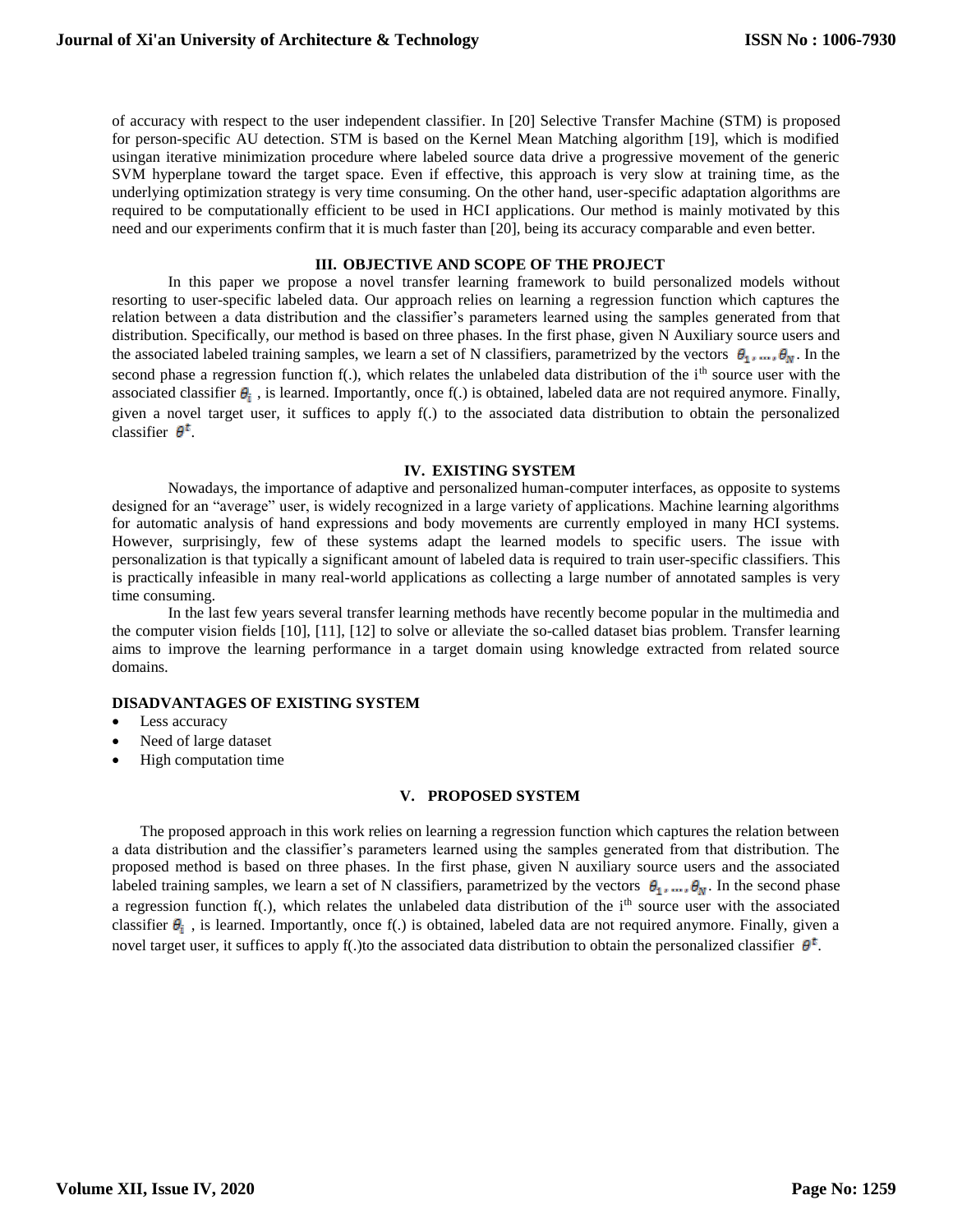# **BLOCK DIAGRAM**



Figure 3. Block diagram of proposed system

# **PROPOSED SYSTEM ADVANTAGES**

- The proposedmethod automatically classify the action based on input.
- The overall time for learning as well as testing is less and involve less computation.
- The proposed method can be applied even to database with small number of sources.

# **VI. PROJECT DESCRIPTION**

The proposed TPT approach is based on three main phases . In the first phase, N userspecific classifiers are learned, one for each source training set  $D_i^s$ . Each classifier is defined by a parameter vector  $\theta_i$ . Then a regression algorithm is proposed in order to learn the relation between the marginal distributions  $\pi_i^s$  and  $\theta_i$ . Finally, the desired target classifier  $\theta^t$  is obtained by applying the learned distribution-to-classifier mapping and using as input the distribution. In the following, the three phases are further detailed.

# **FEATURE EXTRACTION**

We also use Gabor Wavelet to extract features from fingerprint images for texture analysis. Gabor filters have optimal localization properties in both the frequency and spatial domain, and have been successfully used in many applications to extract discriminative features [42]. In fingerprint images, the local ridge characteristics are extracted via a set of Gabor filters whose frequency corresponds to the inter-ridge spacing in fingerprints.The Gabor wavelets (kernels, filters) can be defined as follows :

$$
\psi_{\mu,\nu}(z) = \frac{\|k_{\mu,\nu}\|^2}{\sigma^2} \epsilon^{(-\|k_{\mu,\nu}\|^2 \|z^2\|/2\sigma^2)} \left[\epsilon^{ik_{\mu,\nu}z} - \epsilon^{-\sigma^2/2}\right]
$$

where μ and υ define the orientation and scale of the Gabor kernels, z = (x, y), **||.||**denotes the norm operator, and the wave vector kμ,vis defined as follows:

$$
k_{\mu,\upsilon}=k_{\nu}\epsilon^{i\phi_{\mu}}
$$

Where kμ = kmax/fand  $\varphi = \pi \mu/8$ .kmax is the maximum frequency, and is the spacing factor between kernels in the frequency domain . The Gabor kernels are all self-similar since they can be generated from one filter, the mother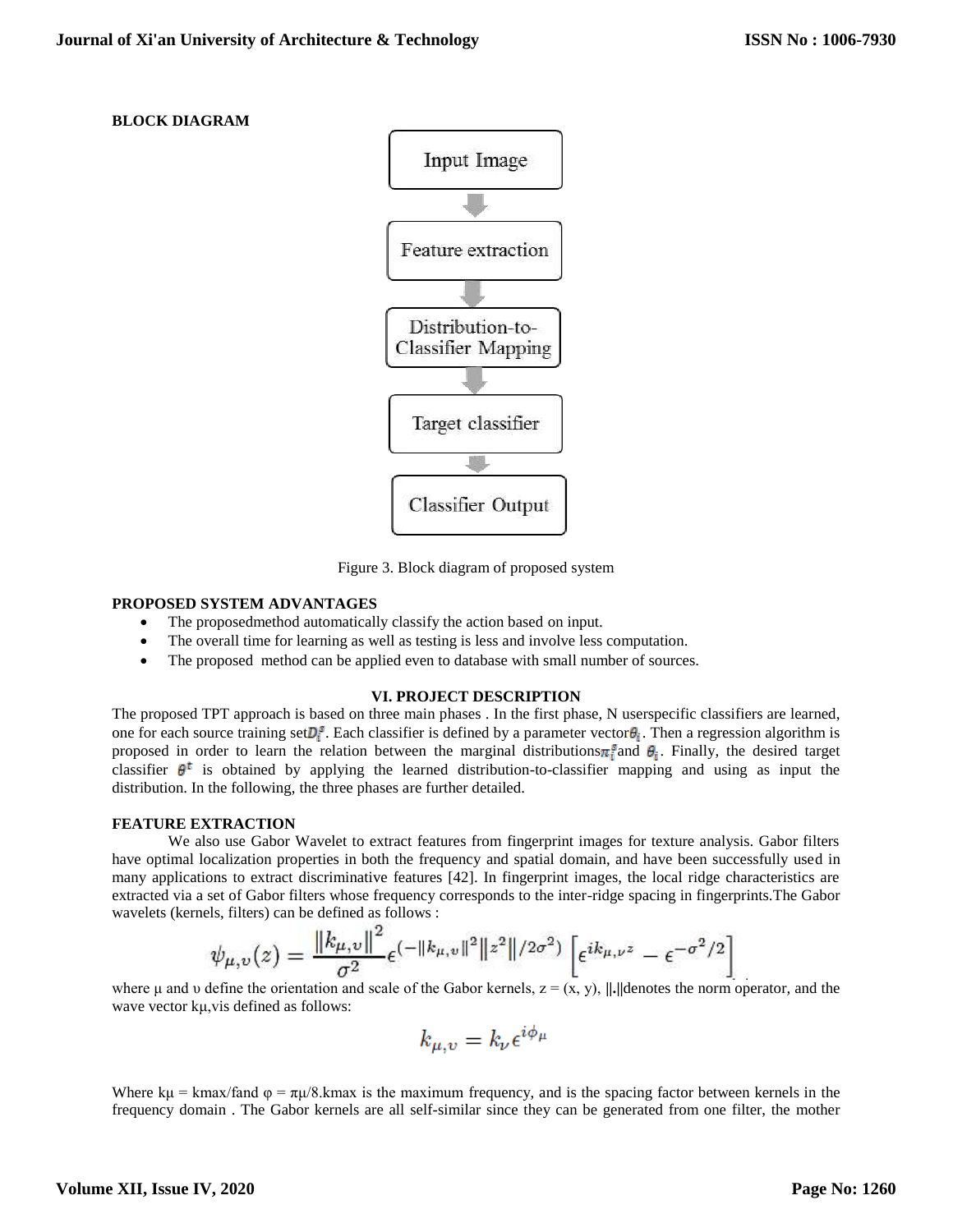wavelet, by scaling and rotation via the wave vector kμ,v. Each kernel is a product of a Gaussian envelope and a complex plane wave, while the first term in the square brackets in (1) determines the oscillatory part of the kernel and the second term compensates for the DC value. The effect of the DC term becomes negligible when the parameter, which determines the ratio of the Gaussian window width to wavelength, ha sufficiently large values.



#### Figure 4 GABOR KERNEL

In our experiments we have used Gabor wavelets of five different scales,  $v \in \{0, 1, 2, 3, 4\}$ , and eight orientations,  $\mu \in \{0, 1, 2, 3, 4, 5, 6, 7\}$ . Figure. 4 shows the real part of the Gabor kernels for a sample image at five scales and eight orientations. The following parameters of Gabor Wavelets ( $\sigma = 2\pi$ , kmax =  $\pi/2$ , and  $f = \sqrt{2}$ ) were used. The kernels exhibit desirable characteristics of spatial frequency, spatial locality, and orientation selectivity. The Gabor wavelet representation of an image is the convolution of the image with a family of Gabor kernels . Let I(x, y) be the gray level distribution of an image, the convolution of image I and a Gabor kernel defined as follows;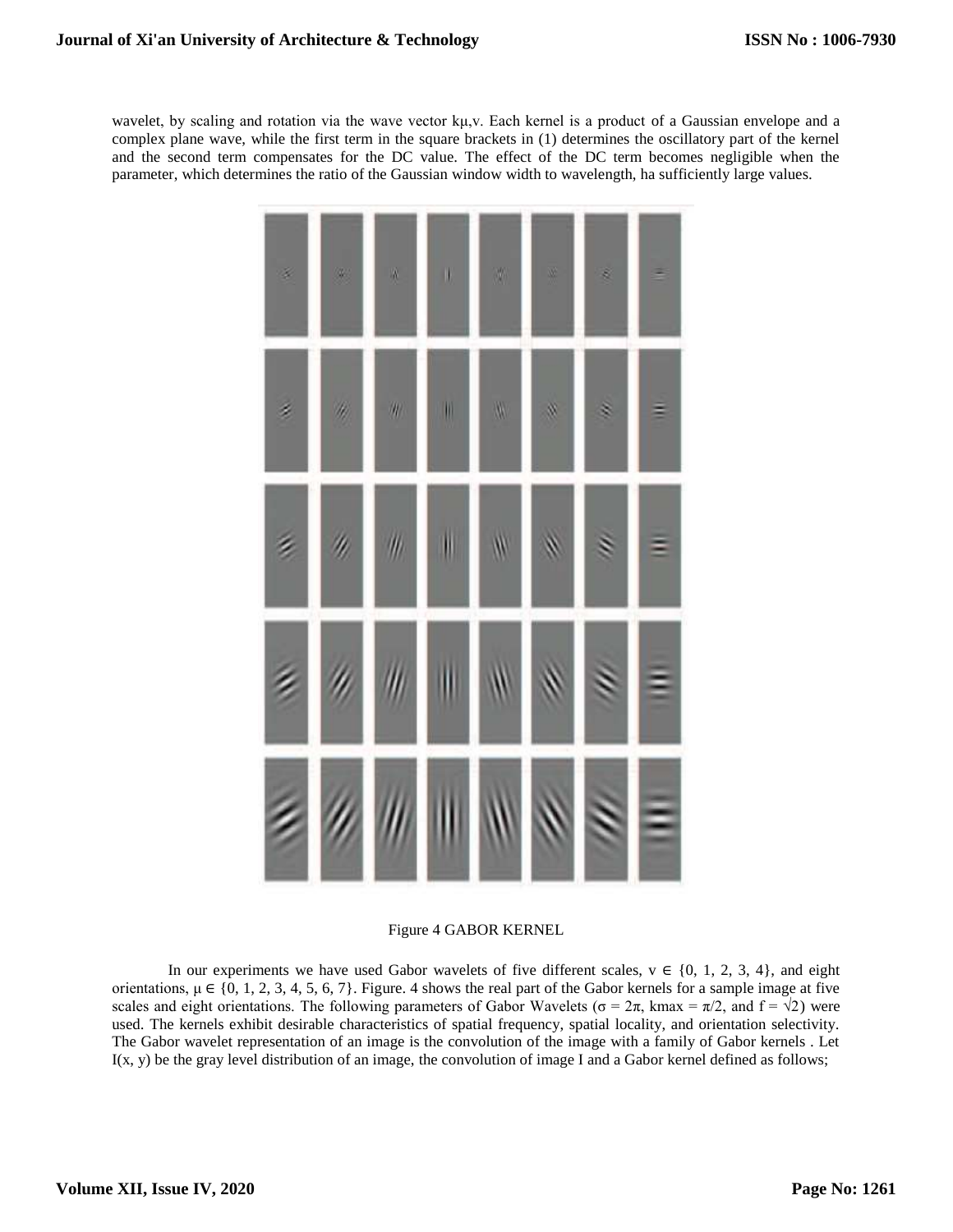$$
O_{\mu,\nu}(z) = I(z) * \psi_{\mu,\nu}(z)
$$

where  $z = (x, y)$ ,  $*$  denotes the convolution operator, and  $O_{u,v}(z)$  is the convolution result corresponding to the Gabor kernel at orientation μ and scale υ. Therefore, the set of O contain  $\mu \in \{0, 1, 2, 3, 4, 5, 6, 7\}$ ,  $\nu \in \{0, 1, 2, 3, 4\}$ forms the Gabor wavelet representation of the image I(z). Applying the convolution theorem, we can derive each O from (3) via the Fast Fourier Transform (FFT).

#### **TRANSDUCTIVE PARAMETER TRANSFER**

Let X and Y denote the feature and the label spaces, respectively. For classification,  $Y = \{-1,1\}$  in the binary setting, while in case of multiple classes  $Y = \{1, 2, ..., C\}$ . Given an unlabeled target dataset  $X^t = \{x_j^t\}_{i=1}^{n^t}$  and N labeled source datasets  $D_1^g$ ,  $\dots$ ,  $D_N^g$ ,  $D_i^g = \{x_{ij}^g, y_{ij}^g\}_{j=1}^{n_i^g}$ ,  $x_{ij}^g$ ,  $x_j^f \in X$ ,  $y_{ij}^g \in Y$  we want to learn a classifier on the target data  $X^t$  without acquiring labeled information. In the context of user personalization  $D_i^g$  contains all the training samples corresponding to the i<sup>th</sup> source person, while  $X^t$  is the set of (unlabeled) data of the target individualfor whom we aim to construct the personalized classifier. Moreover,  $X_i^s = \{x_{ij}^s\}_{i=1}^{n_i^s}$  denotes the set of points  $\text{in } D_i^s$  obtained by discarding the label information.

We assume that the vectors in  $X_i^s$  are generated by a marginal distribution  $\pi_i^s$  defined on X and similarly the vectors  $X^t$  are generated by  $\pi^t$ . We generally assume that  $\pi_i^s \neq \pi^t$ . Finally, we call **P** the space of all possible distributions on X and we assume that are  $\pi_i^s$ ,  $\pi^t$  i.i.d. sampled on P. In the following (i)' denotes the transpose operator.

#### **Phase 1: Learning User-specific Source Classifiers**

In TPT the source datasets  $D_i^{\beta}$  are used to learn N independent classifiers  $\theta_i$  by solving N different problems:

$$
\min_{\boldsymbol{\theta} \in \Theta} \Omega(\boldsymbol{\theta}) + \lambda_L \Lambda(D_i^s; \boldsymbol{\theta}) \tag{1}
$$

Each weight vector  $\theta_i$  represents a personalized classifier since it is learned using user-specific samples  $D_i^s$ . While our framework is general and different choices can bemade for the regularization and the loss terms in (1), here we consider a set of linear SVMs. Therefore, defining  $X \equiv IR^M$  the optimal decision hyperplane  $\theta_i = [w_i, b_i]'$ . For each source dataset  $D_i^s$  can be computed by solving:

$$
\min_{\mathbf{w}_i, b_i} \frac{1}{2} ||\mathbf{w}_i||^2 + \lambda_L \sum_{j=1}^{n_i^2} \ell(\mathbf{w}_i' \mathbf{x}_{ij}^s + b_i, y_{ij}^s)
$$
 (2)

#### **Phase 2: Learning a Distribution-to-Classifier Mapping**

In the second phase of TPT, we propose a regression framework in order to learn a mapping  $f: P \to \Theta$  between a sample distribution and its associated classifier. The intuition is straightforward: if we are able to learn the relationship between the underlying distribution  $\pi_i^s$  and the corresponding hyperplane  $\theta_i$ , then when computing the optimal hyperplane on the target data we do not need labeled samples since we can simply apply the learned mapping f(.),i.e $\theta^t = f(\pi^t)$ . However, since  $\pi_i^s$ ,  $\pi^t$  are unknown, we need to approximate distributionsusing the empirical data at disposal. In particular in this paper we use all the samples in  $X^t$  to approximate  $\pi^t$  while for  $\pi_i^s$  we evaluate two possibilities: (i) all the data in  $X_i^s$  are considered and (ii) only the Support Vectors obtained by solving (2) for each of the i<sup>th</sup> source tasks are used as a proxy for  $\pi_i^s$ . In the following, to simplify the notation, we assume that  $Z_i$  is the set of points chosen to approximate  $\pi_i^g$ , either  $Z_i = X_i^g$  or  $Z_i = \hat{X}_i^i$ .

Given a training set  $T = \{ (Z_i, \theta_i) \}_{i=1}^N$  we propose to learn a mapping  $\hat{f}: 2^X \to \Theta$  which approximates  $\hat{f}(\cdot)$ . In this paper we investigate two possibleapproaches to compute  $f(.)$ , i.e. learningM+1 independent scalar regressors  $f_k(X)$ :

$$
\widehat{f}(X) = (\widehat{f}_1(X), ..., \widehat{f}_{M+1}(X))
$$
\n(3)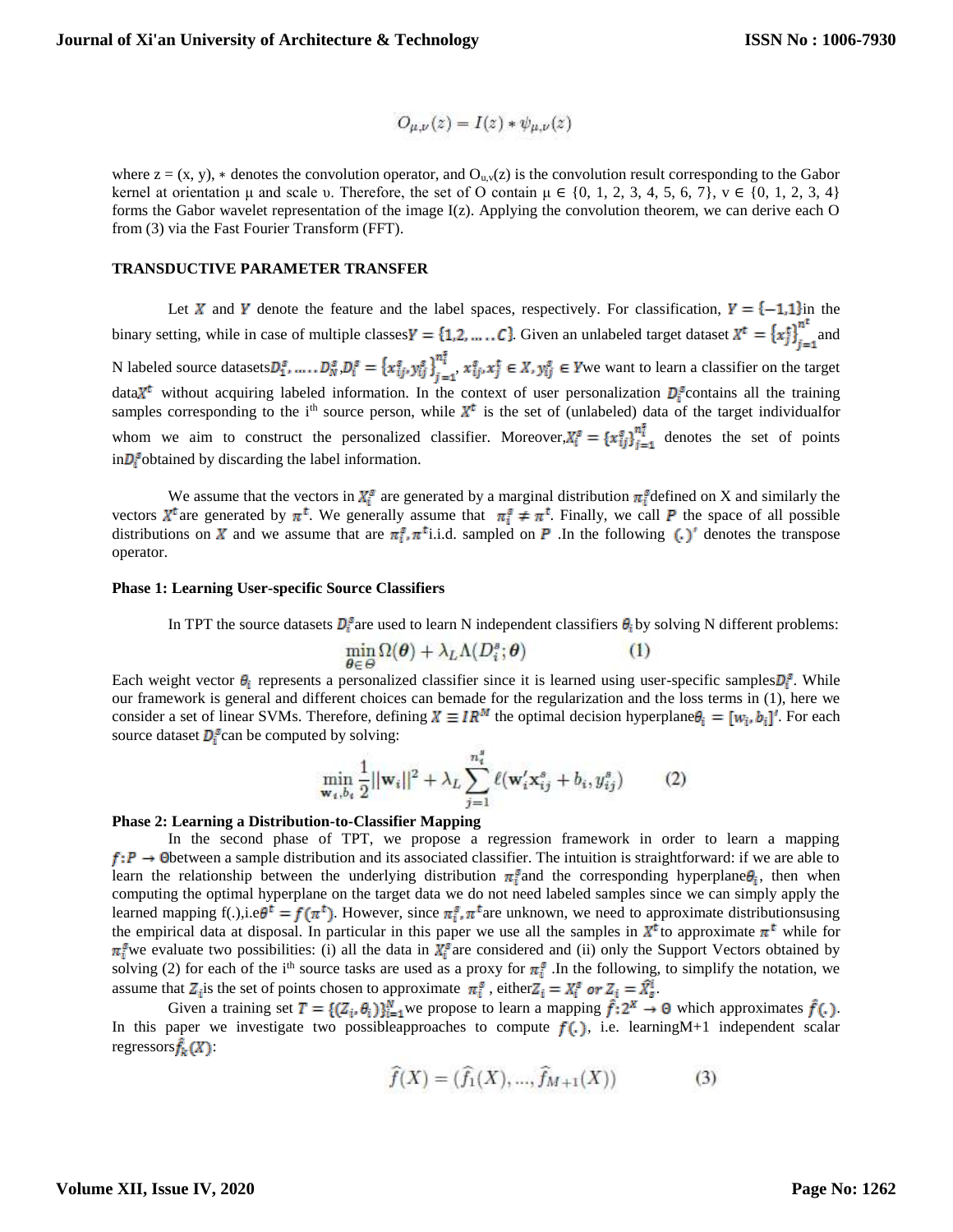In the caseof independent regression models, we compute each  $f_k$ . Jusing the  $\epsilon$  insensitive Support Vector Regression (SVR)framework [36] which, in our setting, can be formulated as follows. Each is  $f_k$ . defined by a set of parameters  $v_k$ ,  $u_k$ :

$$
\widehat{f}_k(X) = \sum_{i=1}^N \delta_i^k \kappa(Z_i, |X) + u_k.
$$

Where  $k(Z_i, Z_i)$  is the kernel function defined by equation:

$$
\kappa_{DE}(Z_i, Z_j) = \frac{1}{nm} \sum_{p=1}^n \sum_{q=1}^m \kappa_{\mathcal{X}}(\mathbf{z}_p^i, \mathbf{z}_q^j), \qquad (19)
$$

#### **Phase 3: Learning the Target Classifier**

In the last phase of TPT the optimal target classifier  $\theta^{\dagger}$  is computed considering the unlabeled target samples  $X^t$  and using  $\theta^t = \hat{f}(X^t)$ . For M-SVR we use (11), while (7) and(3) are used in the case of independent regression models. Note that the computations which involve the source data(Phase 1-2) are performed only once. Then, for every new user, only Phase 3 needs to be repeated. This is very advantageous in real world applications, where it is desirable to accomplish personalization in a limited timeframe. Algorithm 1 summarizes the main phases of TPT.

#### **Test Phase**

Once  $\theta^t = [(w^t)'$ ,  $b^t]'$  has been computed, the test phase is a standard classification with linear SVMs. Given a new target feature vector x, the corresponding label y is predicted as  $y = sig(x'w^t + b^t)$ .It is worth noting that our TPT framework can be trivially extended to a multi-class setting adopting a one-versus-all scheme.

#### **VII.MATERIALS AND METHODS**

The work presented in this study consists of three major modules:

- **1. FEATURE EXTRACTION**
- **2. DISTRIBUTION-TO-CLASSIFIER MAPPING**
- **3. TARGET CLASSIFIER**

# **MODULE DESCRIPTION**

# **MODULE 1: FEATURE EXTRACTION**

From the training and test images first the face region is detected and cropped. Then Gabor filter is applied tom extract features from hand region. The extracted features are concatenated to form vectors.

# **MODULE 2: DISTRIBUTION-TO-CLASSIFIER MAPPING**

In the training images first SVM classifier is applied to obtain individual classifier parameter then using regression mapping function is learned.

# **ALGORITHM**

**Input:**  $D_1^s$ , ....  $D_N^s$ ,  $X^t$  and appropriate parameters . **Phase 1.**Learning User-specific Source Classifiers Compute  $\theta_i$ ,  $\forall i = 1 \dots N$  using (2) **Phase 2.**Learning a Distribution-to-classifier Mapping Create training set  $T = \{ (Z_i, \theta_i) \}_{i=1}^N$  where  $Z_i = X_i^s$  or  $Z_i = \hat{X}_s^i$ . Compute the source kernel matrix  $K$ ,  $K_{il} = k(Z_i, Z_l)$  using 19. Given K, T compute  $\hat{f}(\cdot)$  solving 3  $\forall k = 1, ..., K + 1$ **Phase 3**.Computing target classifier Compute target kernel vector  $K^t$ ,  $K_i^t = k(Z_i, X^t)$ Using  $K^t$  compute  $\theta^t = \hat{f}(X^t)$ . Output: $\theta^t$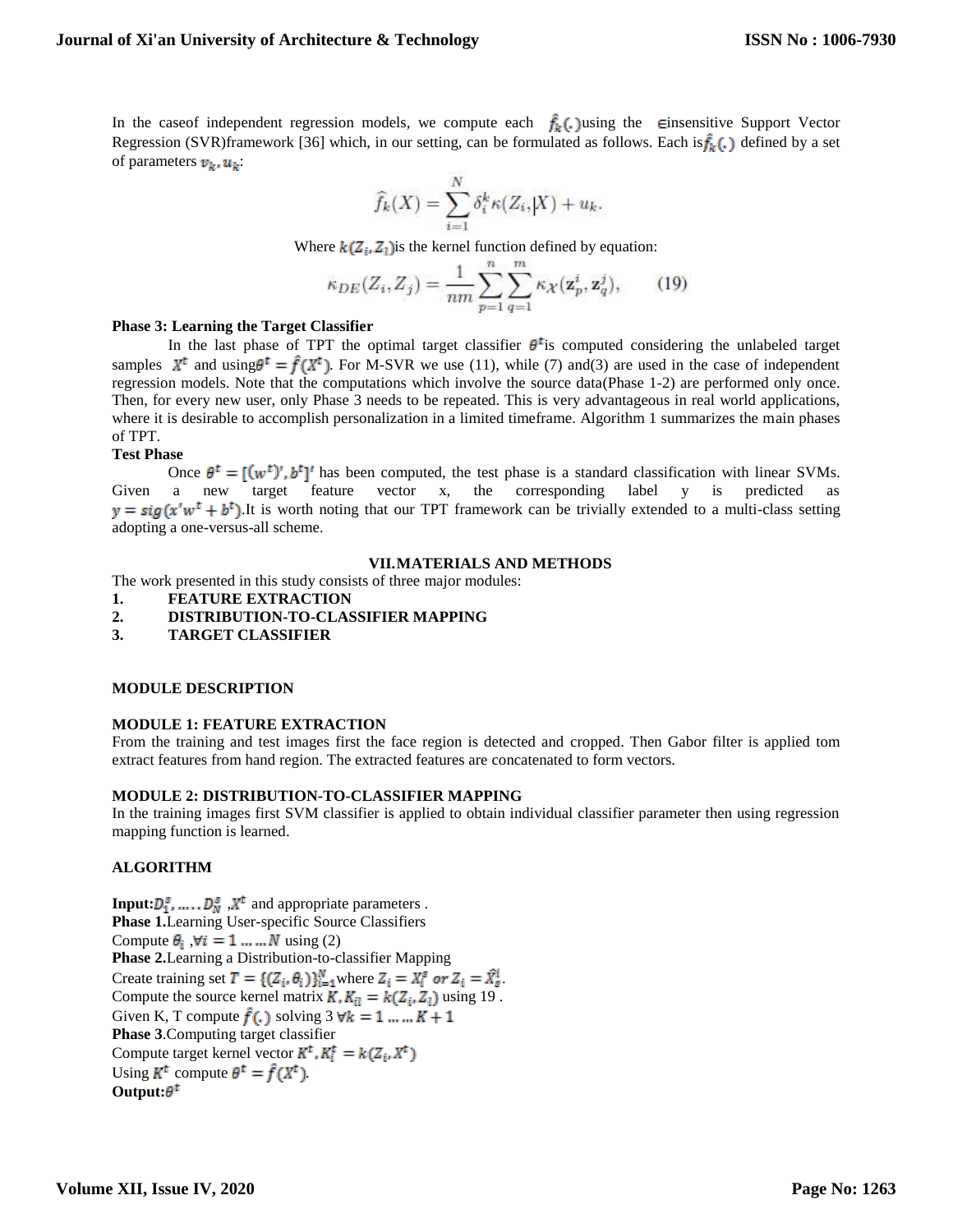# **MODULE 3: TARGET CLASSIFIER**

From the training images kernel function is extracted and then applied to mapping function to get classified output

# **VIII. DEVELOPING ALGORITHMS AND APPLICATIONS**

 MATLAB provides a high-level language and development tools that let you quickly develop and analyze your algorithms and applications.

# **The MATLAB Language**

 The MATLAB language supports the vector and matrix operations that are fundamental to engineering and scientific problems. It enables fast development and execution. With the MATLAB language, you can program and develop algorithms faster than with traditional languages because you do not need to perform low-level administrative tasks, such as declaring variables, specifying data types, and allocating memory. In many cases, MATLAB eliminates the need for 'for' loops. As a result, one line of MATLAB code can often replace several lines of C or C++ code.

 At the same time, MATLAB provides all the features of a traditional programming language, including arithmetic operators, flow control, data structures, data types, [object-oriented programming](about:blank) (OOP), and debugging features.

 MATLAB lets you execute commands or groups of commands one at a time, without compiling and linking, enabling you to quickly iterate to the optimal solution. For fast execution of heavy matrix and vector computations, MATLAB uses processor-optimized libraries. For general-purpose scalar computations, MATLAB generates machine-code instructions using its JIT (Just-In-Time) compilation technology.

 This technology, which is available on most platforms, provides execution speeds that rival those of traditional programming languages.

Development Tools

 MATLAB includes development tools that help you implement your algorithm efficiently. These include the following:

# **MATLAB Editor**

Provides standard editing and debugging features, such as setting breakpoints and single stepping

#### **Code Analyzer**

 Checks your code for problems and recommends modifications to maximize performance and maintainability

# **MATLAB Profiler**

Records the time spent executing each line of code

# **Directory Reports**

 Scan all the files in a directory and report on code efficiency, file differences, file dependencies, and code coverage

# **Designing Graphical User Interfaces**

 By using the interactive tool GUIDE (Graphical User Interface Development Environment) to layout, design, and edit user interfaces. GUIDE lets you include list boxes, pull-down menus, push buttons, radio buttons, and sliders, as well as MATLAB plots and Microsoft ActiveX® controls. Alternatively, you can create [GUIs](about:blank) programmatically using MATLAB functions.

# **ANALYZING AND ACCESSING DATA**

 MATLAB supports the entire data analysis process, from acquiring data from external devices and databases, through preprocessing, visualization, and numerical analysis, to producing presentation-quality output.

# **Data Analysis**

MATLAB provides interactive tools and command-line functions for data analysis operations, including:

- Interpolating and decimating
- Extracting sections of data, scaling, and averaging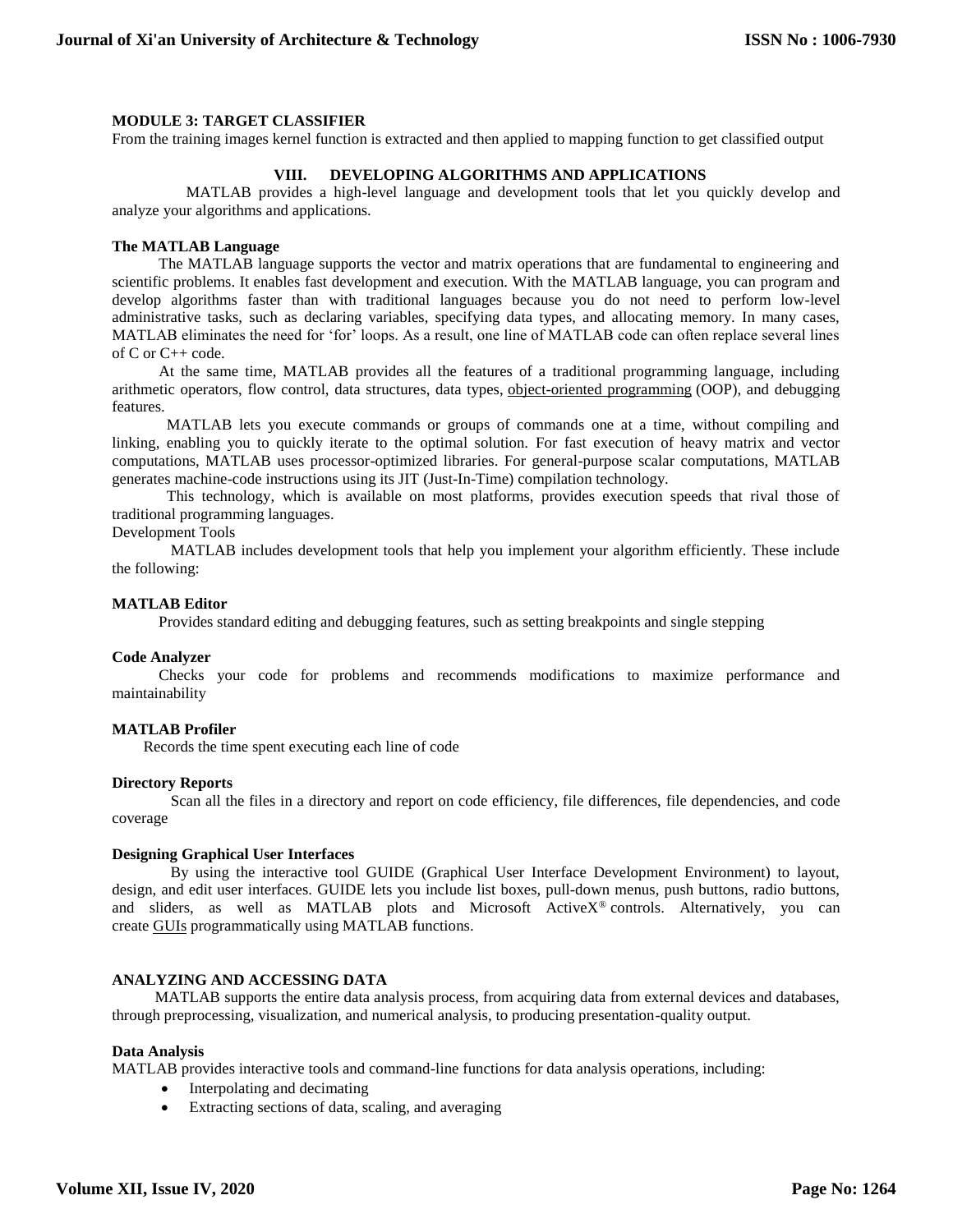- Thresholding and smoothing
- Correlation, Fourier analysis, and filtering
- 1-D peak, valley, and zero finding
- Basic statistics and curve fitting
- Matrix analysis

# **Data Access**

 MATLAB is an efficient platform for accessing data from files, other applications, databases, and external devices. You can read data from popular file formats, such as Microsoft Excel; ASCII text or binary files; image, sound, and video files; and scientific files, such as HDF and HDF5. Low-level binary file I/O functions let you work with data files in any format. Additional functions let you read data from Web pages and XML. **Visualizing Data**

 All the graphics features that are required to visualize engineering and scientific data are available in MATLAB. These include 2-D and 3-D plotting functions, 3-D volume visualization functions, tools for interactively creating plots, and the ability to export results to all popular graphics formats. You can customize plots by adding multiple axes; changing line colors and markers; adding annotation, Latex equations, and legends; and drawing shapes.

# **2-D Plotting**

Visualizing vectors of data with 2-D plotting functions that create:

- Line, area, bar, and pie charts.
- Direction and velocity plots.
- Histograms.
- Polygons and surfaces.
- Scatter/bubble plots.
- Animations.

# **3-D Plotting and Volume Visualization**

 MATLAB provides functions for visualizing 2-D matrices, 3-D scalar, and 3-D vector data. You can use these functions to visualize and understand large, often complex, multidimensional data. Specifying plot characteristics, such as camera viewing angle, perspective, lighting effect, light source locations, and transparency.

- 3-D plotting functions include: • Surface, contour, and mesh.
	- Image plots.
	-
	- Cone, slice, stream, and isosurface.
	- $\bullet$

# **IX. PERFORMING NUMERIC COMPUTATION**

 MATLAB contains mathematical, statistical, and engineering functions to support all common engineering and science operations. These functions, developed by experts in mathematics, are the foundation of the MATLAB language. The core math functions use the LAPACK and BLAS linear algebra subroutine libraries and the FFTW Discrete Fourier Transform library. Because these processor-dependent libraries are optimized to the different platforms that MATLAB supports, they execute faster than the equivalent C or C++ code.

 MATLAB provides the following types of functions for performing mathematical operations and analyzing data:

- Matrix manipulation and linear algebra.
- Polynomials and interpolation.
- Fourier analysis and filtering.
- Data analysis and statistics.
- Optimization and numerical integration.
- Ordinary differential equations (ODEs).
- Partial differential equations (PDEs).
- Sparse matrix operations.

MATLAB can perform arithmetic on a wide range of data types, including doubles, singles, and integers.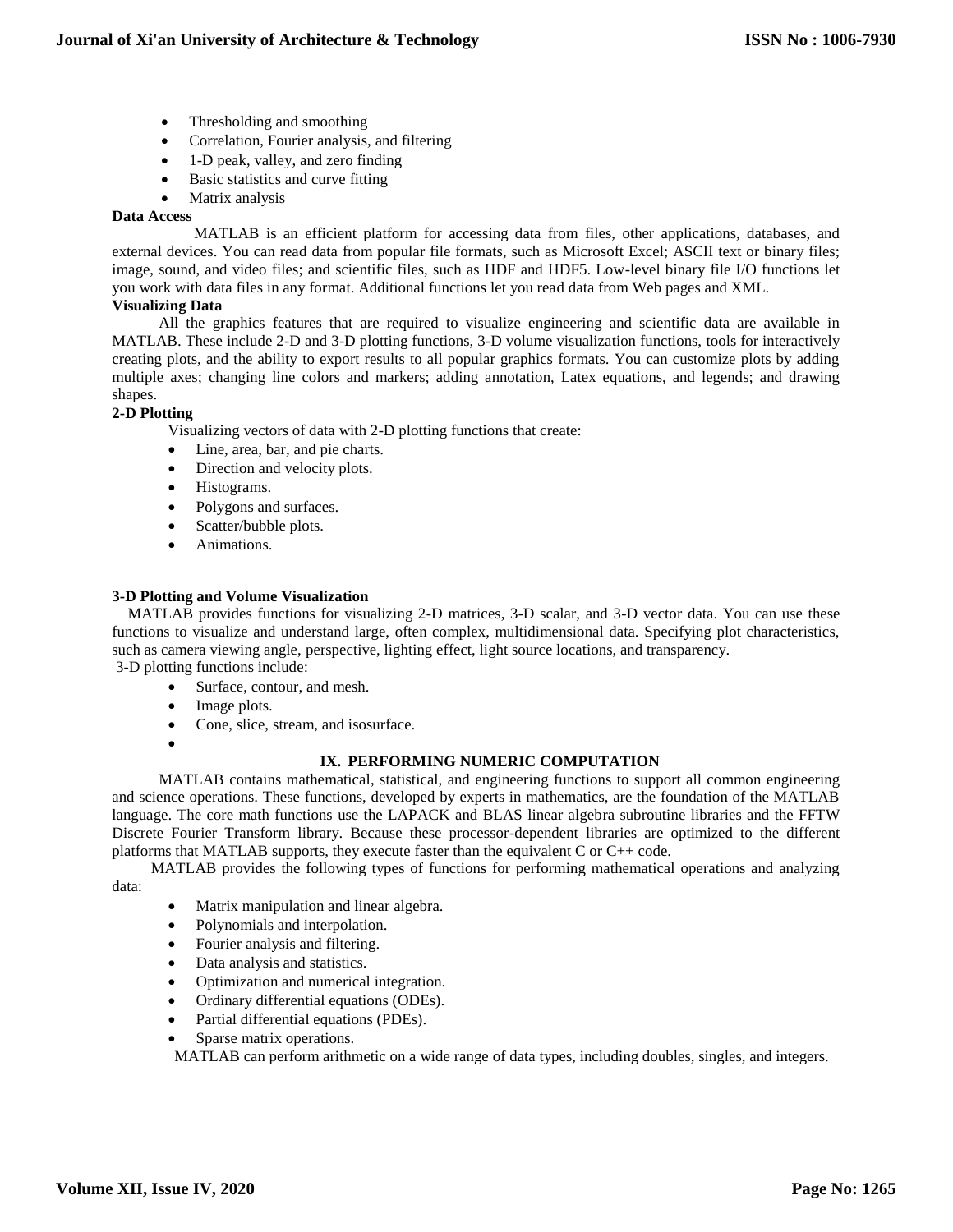# **X. APPLICATIONS OF DIGITAL IMAGE PROCESSING**

Digital image processing has a broad spectrum of applications, such as remote sensing via satellites and other spacecrafts, image transmission and storage for business applications, medical processing, radar, sonar and acoustic image processing, robotics and automated inspection of industrial parts.

## **MEDICAL APPLICATIONS:**

In medical applications, one is concerned with processing of chest X-rays, cineangiograms, projection images of transaxial tomography and other medical images that occur in radiology, nuclear magnetic resonance (NMR) and ultrasonic scanning. These images may be used for patient screening and monitoring or for detection of tumors' or other disease in patients.

# **SATELLITE IMAGING:**

Images acquired by satellites are useful in tracking of earth resources; geographical mapping; prediction of agricultural crops, urban growth and weather; flood and fire control; and many other environmental applications. Space image applications include recognition and analysis of objects contained in image obtained from deep spaceprobe missions.

#### **COMMUNICATION:**

Image transmission and storage applications occur in broadcast television, teleconferencing, and transmission of facsimile images for office automation, communication of computer networks, closed-circuit television-based security monitoring systems and in military communications**.**

# **RADAR IMAGING SYSTEMS:**

Radar and sonar images are used for detection and recognition of various types of targets or in guidance and maneuvering of aircraft or missile systems.

## **DOCUMENT PROCESSING:**

It is used in scanning, and transmission for converting paper documents to a digital image form, compressing the image, and storing it on magnetic tape. It is also used in document reading for automatically detecting and recognizing printed characteristics.

# **DEFENSE/INTELLIGENCE:**

It is used in reconnaissance photointerpretation for automatic interpretation of earth satellite imagery to look for sensitive targets or military threats and target acquisition and guidance for recognizing and tracking targets in realtime smart-bomb and missile-guidance systems.

# **XI.CONCLUSION**

In this paper we proposed Transductive Parameter Transfer, a framework for building personalized classification models, and we demonstrated its effectiveness on three different application domains: accelerometerbased gesture recognition, pain classification from facial expressions and AU detection. The proposed method is based on a regression framework which is trained to learn the relation between the unlabeled data distribution of a given person and the parameters of her/his personalized classifier. We experimentally showed that our TPT outperforms both user independent and previous domain adaptation approaches and achieves state of the art performance on public benchmarks. As far as we know, this is the first transductive parameter transfer approach in transfer learning literature. The main advantage of our method is that, using a pre-trained regression function, its computational cost is much lower than other domain adaptation algorithms. This makes TPT an appealing candidate for building personalized systems.

# **REFERENCES**

[1] G. Costante, L. Porzi, O. Lanz, P. Valigi, and E. Ricci, "Personalizing a smartwatch-based gesture interface with transfer learning," in EUSIPCO, 2014.

[2] J. Liu, L. Zhong, J. Wickramasuriya, and V. Vasudevan, "uwave: Accelerometer-based personalized gesture recognition and its applications," Pervasive and Mobile Computing, vol. 5, no. 6, pp. 657– 675, 2009.

[3] P. Lucey, J. F. Cohn, K. M. Prkachin, P. E. Solomon, S. Chew, and I. Matthews, "Painful monitoring: Automatic pain monitoring using the unbc-mcmaster shoulder pain expression archive database," Image and Vision Computing, vol. 30, no. 3, 2012.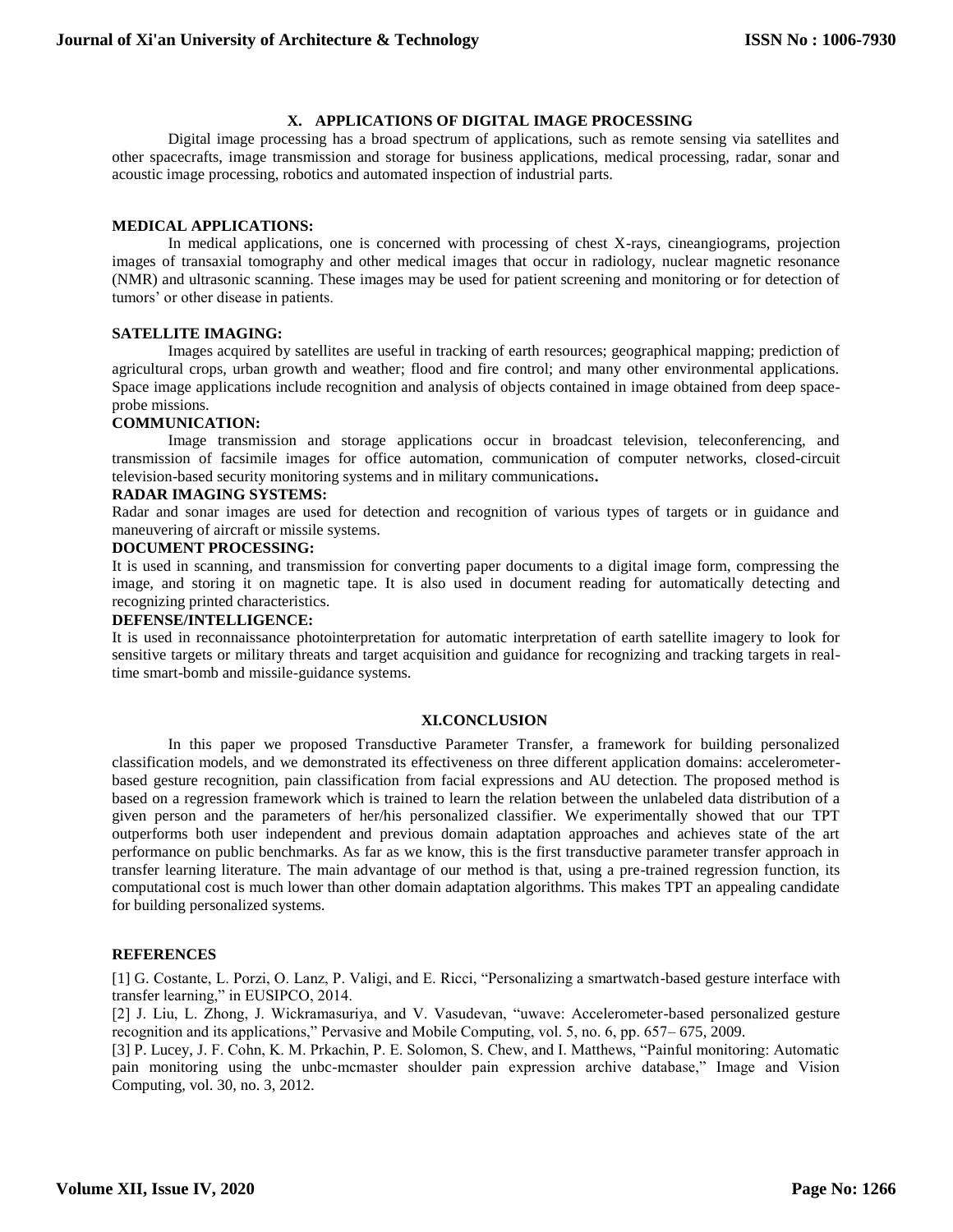[4] T. Ahonen, A. Hadid, and M. Pietikainen, "Face description with local binary patterns: Application to face recognition," PAMI, vol. 28, no. 12, pp. 2037–2041, 2006.

[5] P. Lucey, J. F. Cohn, T. Kanade, J. Saragih, Z. Ambadar, an I. Matthews, "The extended cohn-kanade dataset (ck+): A complete dataset for action unit and emotion-specified expression," in CVPRW, 2010.

[6] S. J. Pan and Q. Yang, "A survey on transfer learning," IEEE Trans. Knowl. Data Eng., vol. 22, no. 10, pp. 1345–1359, 2010.

[7] E. Sangineto, G. Zen, E. Ricci, and N. Sebe, "We are not all equal: Personalizing models for facial expression analysis with transductiveparameter transfer," in ACM'MM, 2014.

[8] G. Zen, E. Sangineto, E. Ricci, and N. Sebe, "Unsupervised domain adaptation for personalized facial emotion recognition," in ICMI, 2014.

[9] A. Bellet, A. Habrard, and M. Sebban, "A survey on metric learning for feature vectors and structured data," arXiv preprint arXiv:1306.6709, 2013.

[10] S. D. Roy, T. Mei, W. Zeng, and S. Li, "Towards cross-domain learning for social video popularity prediction," IEEE Transactions on Multimedia, vol. 15, no. 6, pp. 1255–1267, 2013.

[11] S. Xia, M. Shao, J. Luo, and Y. Fu, "Understanding kin relationships in a photo," IEEE Transactions on Multimedia, vol. 14, no. 4, pp. 1046–1056, 2012.

[12] Z. Guo and Z. J. Wang, "An unsupervised hierarchical feature learning

framework for one-shot image recognition," IEEE Transactions

on Multimedia, vol. 15, no. 3, pp. 621–632, 2013.

[13] J. Yang, R. Yan, and A. G. Hauptmann, "Adapting svm classifiers to data with shifted distributions," in Int. Conf. on Data MiningWorkshops, 2007.

[14] H. Daum'e III, "Frustratingly easy domain adaptation," in ACL, 2007.

[15] W. Li, L. Duan, D. Xu, and I. W. Tsang, "Learning with augmented features for supervised and semisupervised heterogeneous domain adaptation," IEEE Transactions on PAMI, vol. 36, no. 6, pp. 1134–1148, 2014.

[16] C. H. Lampert, H. Nickisch, and S.Harmeling, "Learning to detectunseen object classes by between-class attribute transfer," in CVPR, 2009.

[17] M. Shao, D. Kit, and Y. Fu, "Generalized transfer subspace learning through low-rank constraint," IJCV, vol. 109, no. 1-2, pp. 74–93,2014.

[18] Z. Ding, M. Shao, and Y. Fu, "Deep low-rank coding for transfer learning," in IJCAI, 2015.

[19] A. Gretton, A. Smola, J. Huang, M.Schmittfull, K. Borgwardt, and B. Sch¨olkopf, "Covariate shift by kernel mean matching," Dataset shift in machine learning, vol. 3, no. 4, p. 5, 2009.

[20] W.-S. Chu, F. D. L. Torre, and J. F. Cohn, "Selective transfer machine for personalized facial action unit detection," in CVPR, 2013.

[21] J. Chen, X. Liu, P. Tu, and A. Aragones, "Learning person-specific models for facial expression and action unit recognition," Pattern Recognition Letters, vol. 34, no. 15, pp. 1964–1970, 2013.

[22] J. M¨antyj¨arvi, J. Kela, P. Korpip¨a¨a, and S. Kallio, "Enabling fast andeffortlesscustomisation in accelerometer based gesture interaction,"in Int. Conf. on Mobile and Ubiquitous Multimedia, 2004.

[23] Z. Zeng, M. Pantic, G. I. Roisman, and T. S. Huang, "A survey of affect recognition methods: Audio, visual, and spontaneous expressions," PAMI, vol. 31, no. 1, pp. 39–58, 2009.

[24] A. Martinez and S. Du, "A model of the perception of facial expressions of emotion by humans: Research overview and perspectives," J. of Machine Learning Research, vol. 13, no. 1, pp. 1589–1608, 2012.

[25] M. F. Valstar, B. Jiang, M. Mehu, M. Pantic, and K. Scherer, "Thefirst facial expression recognition and analysis challenge," in FG,2011.

[26] H. Dibeklio˘glu, T. Gevers, A. A. Salah, and R. Valenti, "A smilecan reveal your age: Enabling facial dynamics in age estimation," in ACM'MM, 2012.

[27] G. C. Littlewort, M. S. Bartlett, and K. Lee, "Faces of pain: automated measurement of spontaneousallfacial expressions of genuineand posed pain," in ICMI, 2007.

[28] M. F. Valstar, M. Pantic, Z. Ambadar, and J. F. Cohn, "Spontaneous vs. posed facial behavior: automatic analysis of brow actions," in ICMI, 2006.

[29] K. Sikka, A. Dhall, and M. Bartlett, "Weakly supervised pain localization using multiple instance learning," in Int. Conf. on Automatic Face and Gesture Recognition, 2013.

[30] G. Bieber, T. Kirste, and B. Urban, "Ambient interaction by smart watches," in Int. Conf. on PErvasive Technologies Related to AssistiveEnvironments, 2012.

[31] M. Khan, S. I. Ahamed, M. Rahman, and J.-J. Yang, "Gesthaar: An accelerometer-based gesture recognition method and its application in nui driven pervasive healthcare," in Int. Conf. on Emerging Signal Processing Applications, 2012.